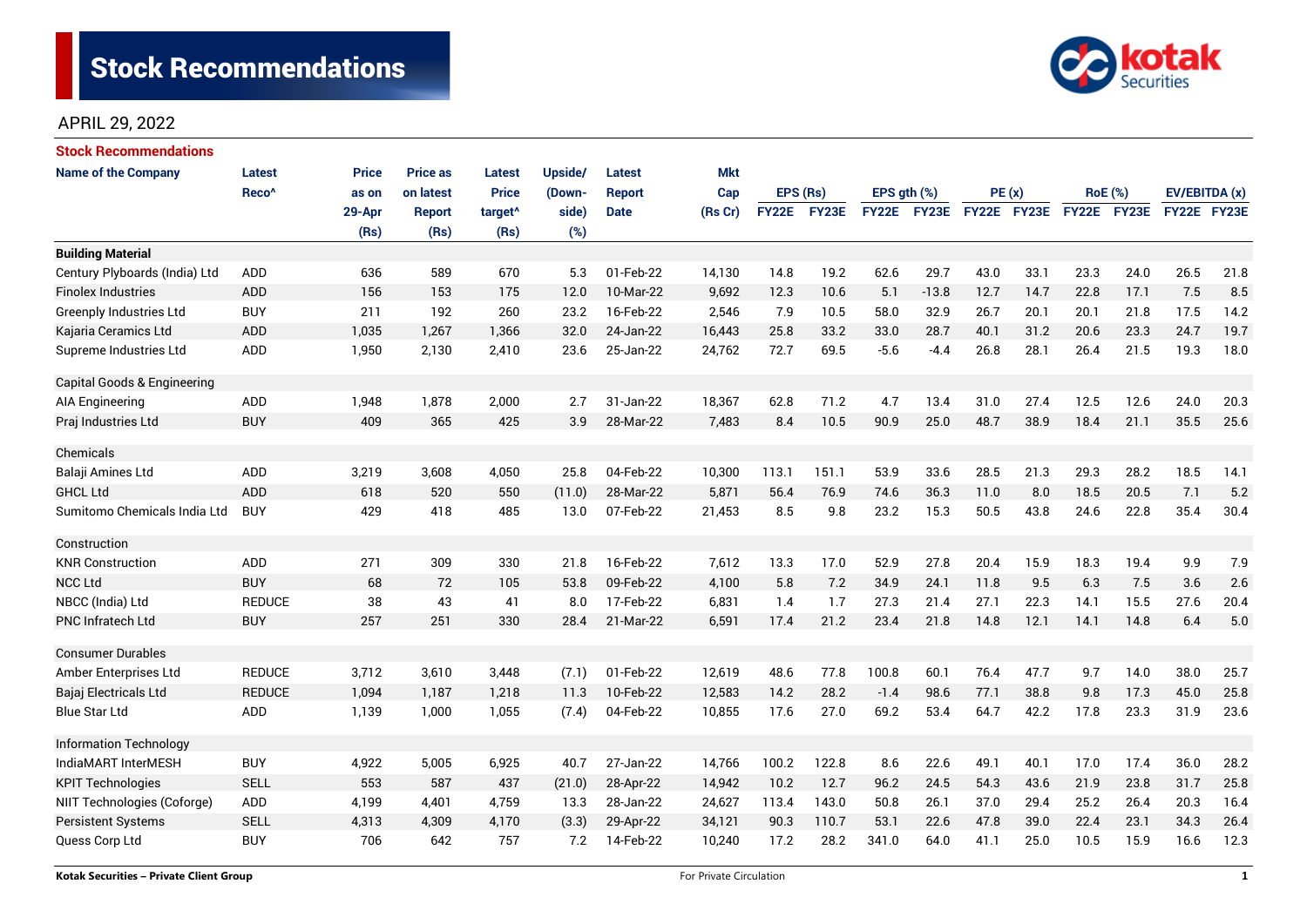

| <b>Stock Recommendations</b>       |                   |              |                 |                     |         |               |            |                 |       |              |         |             |      |                |             |               |      |
|------------------------------------|-------------------|--------------|-----------------|---------------------|---------|---------------|------------|-----------------|-------|--------------|---------|-------------|------|----------------|-------------|---------------|------|
| <b>Name of the Company</b>         | <b>Latest</b>     | <b>Price</b> | <b>Price as</b> | Latest              | Upside/ | <b>Latest</b> | <b>Mkt</b> | EPS (Rs)<br>Cap |       |              |         |             |      |                |             |               |      |
|                                    | Reco <sup>^</sup> | as on        | on latest       | <b>Price</b>        | (Down-  | <b>Report</b> |            |                 |       | EPS gth (%)  |         | PE(x)       |      | <b>RoE</b> (%) |             | EV/EBITDA (x) |      |
|                                    |                   | 29-Apr       | <b>Report</b>   | target <sup>^</sup> | side)   | <b>Date</b>   | (Rs Cr)    | <b>FY22E</b>    | FY23E | <b>FY22E</b> | FY23E   | FY22E FY23E |      |                | FY22E FY23E | FY22E FY23E   |      |
|                                    |                   | (Rs)         | (Rs)            | (Rs)                | (%)     |               |            |                 |       |              |         |             |      |                |             |               |      |
| <b>Metals &amp; Mining</b>         |                   |              |                 |                     |         |               |            |                 |       |              |         |             |      |                |             |               |      |
| <b>MOIL Ltd</b>                    | <b>BUY</b>        | 177          | 170             | 215                 | 21.2    | 18-Feb-22     | 4,725      | 14.5            | 16.4  | 95.9         | 13.1    | 12.2        | 10.8 | 11.5           | 12.2        | 6.1           | 4.7  |
| <b>APL Apollo Tubes Ltd</b>        | <b>BUY</b>        | 1,019        | 820             | 980                 | (3.8)   | 28-Jan-22     | 25,476     | 21.0            | 27.0  | $-27.6$      | 28.6    | 48.5        | 37.7 | 26.7           | 26.8        | 28.0          | 22.3 |
| Oil & Gas                          |                   |              |                 |                     |         |               |            |                 |       |              |         |             |      |                |             |               |      |
| Chennai Petroleum Corp             | <b>BUY</b>        | 279          | 255             | 176                 | (37.0)  | 29-Apr-22     | 4,160      | 90.8            | 71.2  | 424.9        | $-21.6$ | 3.1         | 3.9  | 58.4           | 30.2        | 4.8           | 5.2  |
| Gujarat Gas                        | <b>ADD</b>        | 482          | 660             | 734                 | 52.3    | 10-Feb-22     | 33,162     | 18.7            | 26.7  | 0.5          | 42.8    | 25.8        | 18.1 | 24.3           | 27.3        | 15.8          | 11.3 |
| <b>MRPL</b>                        | ADD               | 74           | 47              | 50                  | (32.2)  | 31-Jan-22     | 12,921     | 1.2             | 6.8   | $-137.5$     | 466.7   | 61.5        | 10.8 | 4.7            | 23.8        | 15.6          | 10.2 |
| Paints                             |                   |              |                 |                     |         |               |            |                 |       |              |         |             |      |                |             |               |      |
| Akzo Nobel India Ltd               | <b>BUY</b>        | 1,881        | 1,887           | 2,670               | 42.0    | 14-Feb-22     | 8,782      | 57.9            | 67.2  | 27.3         | 16.1    | 32.5        | 28.0 | 17.9           | 19.7        | 19.5          | 16.6 |
| Pharmaceuticals                    |                   |              |                 |                     |         |               |            |                 |       |              |         |             |      |                |             |               |      |
| <b>Suven Pharmaceuticals</b>       | <b>REDUCE</b>     | 602          | 561             | 550                 | (8.6)   | 17-Aug-21     | 15,291     | 16.9            | 21.1  | 19.0         | 24.9    | 35.6        | 28.5 | 27.6           | 26.5        | 27.9          | 21.9 |
| Transportation                     |                   |              |                 |                     |         |               |            |                 |       |              |         |             |      |                |             |               |      |
| Aegis Logistics Ltd                | <b>BUY</b>        | 222          | 216             | 310                 | 39.6    | 14-Feb-22     | 7,415      | 12.6            | 13.6  | 28.6         | 7.9     | 17.6        | 16.3 | 20.4           | 19.0        | 10.0          | 9.0  |
| <b>Allcargo Global Logistics</b>   | <b>BUY</b>        | 351          | 346             | 430                 | 22.5    | 15-Feb-22     | 8,635      | 27.7            | 31.3  | 246.3        | 13.0    | 12.7        | 11.2 | 21.2           | 20.1        | 6.8           | 5.6  |
| <b>Blue Dart Express</b>           | <b>BUY</b>        | 6,792        | 6,926           | 7,975               | 17.4    | 01-Feb-22     | 16,166     | 115.0           | 134.0 | 98.3         | 16.5    | 59.1        | 50.7 | 36.2           | 33.3        | 16.9          | 14.6 |
| <b>VRL Logistics Ltd</b>           | <b>BUY</b>        | 572          | 499             | 625                 | 9.2     | 04-Feb-22     | 5,220      | 11.3            | 18.3  | 117.3        | 61.9    | 50.7        | 31.3 | 14.3           | 21.6        | 16.1          | 12.2 |
| Others                             |                   |              |                 |                     |         |               |            |                 |       |              |         |             |      |                |             |               |      |
| Bata India Ltd                     | <b>BUY</b>        | 1,949        | 1,895           | 2,380               | 22.1    | 10-Feb-22     | 25,138     | 27.0            | 36.6  | $-509.1$     | 35.6    | 72.2        | 53.2 | 16.3           | 19.4        | 35.5          | 28.3 |
| <b>Central Depository Services</b> | <b>REDUCE</b>     | 1,381        | 1,510           | 1,505               | 9.0     | 10-Feb-22     | 14,496     | 29.9            | 34.8  | 55.7         | 16.4    | 46.2        | 39.7 | 28.5           | 26.6        | 36.6          | 31.4 |
| <b>EPL Ltd</b>                     | ADD               | 169          | 187             | 205                 | 21.5    | 10-Feb-22     | 5,314      | 7.1             | 8.6   | $-6.6$       | 21.1    | 23.8        | 19.6 | 12.1           | 13.2        | 9.2           | 7.6  |
| JK Paper Ltd                       | ADD               | 359          | 315             | 340                 | (5.2)   | 22-Mar-22     | 6,383      | 35.0            | 51.2  | 146.5        | 46.3    | 10.2        | 7.0  | 19.6           | 23.1        | 6.4           | 4.7  |
| <b>Radico Khaitan Ltd</b>          | <b>REDUCE</b>     | 900          | 903             | 890                 | (1.1)   | 08-Apr-22     | 11,973     | 20.6            | 24.5  | 1.5          | 18.9    | 43.7        | 36.7 | 14.6           | 15.2        | 27.8          | 24.6 |
| <b>VIP Industries Ltd</b>          | <b>REDUCE</b>     | 667          | 648             | 620                 | (7.1)   | 04-Feb-22     | 9,474      | 6.2             | 12.0  | $-187.3$     | 93.5    | 107.6       | 55.6 | 14.3           | 23.2        | 48.7          | 30.1 |
| Welspun Corp Ltd                   | <b>SELL</b>       | 206          | 173             | 120                 | (41.6)  | 14-Feb-22     | 5,447      | 11.9            | 9.2   | $-49.8$      | $-22.7$ | 17.3        | 22.3 | 7.8            | 5.9         | 7.4           | 8.2  |

*Source: Kotak Securities - Private Client Group*

All recommendations are with a 12 month perspective from the date of the report/update. Investors are requested to use their discretion while deciding the timing, quantity of investment as well as the exit.

NR NoRated. The investment rating and target price, if any, have been suspended temporarily. Such suspension is in compliance with applicable regulation(s) and/or Kotak Securities policies in circumstances when Kotak Secur

Or its affiliates is acting in an advisory capacity in a merger or strategic transaction involving this company and in certain other circumstances.

**NM Not meaningful**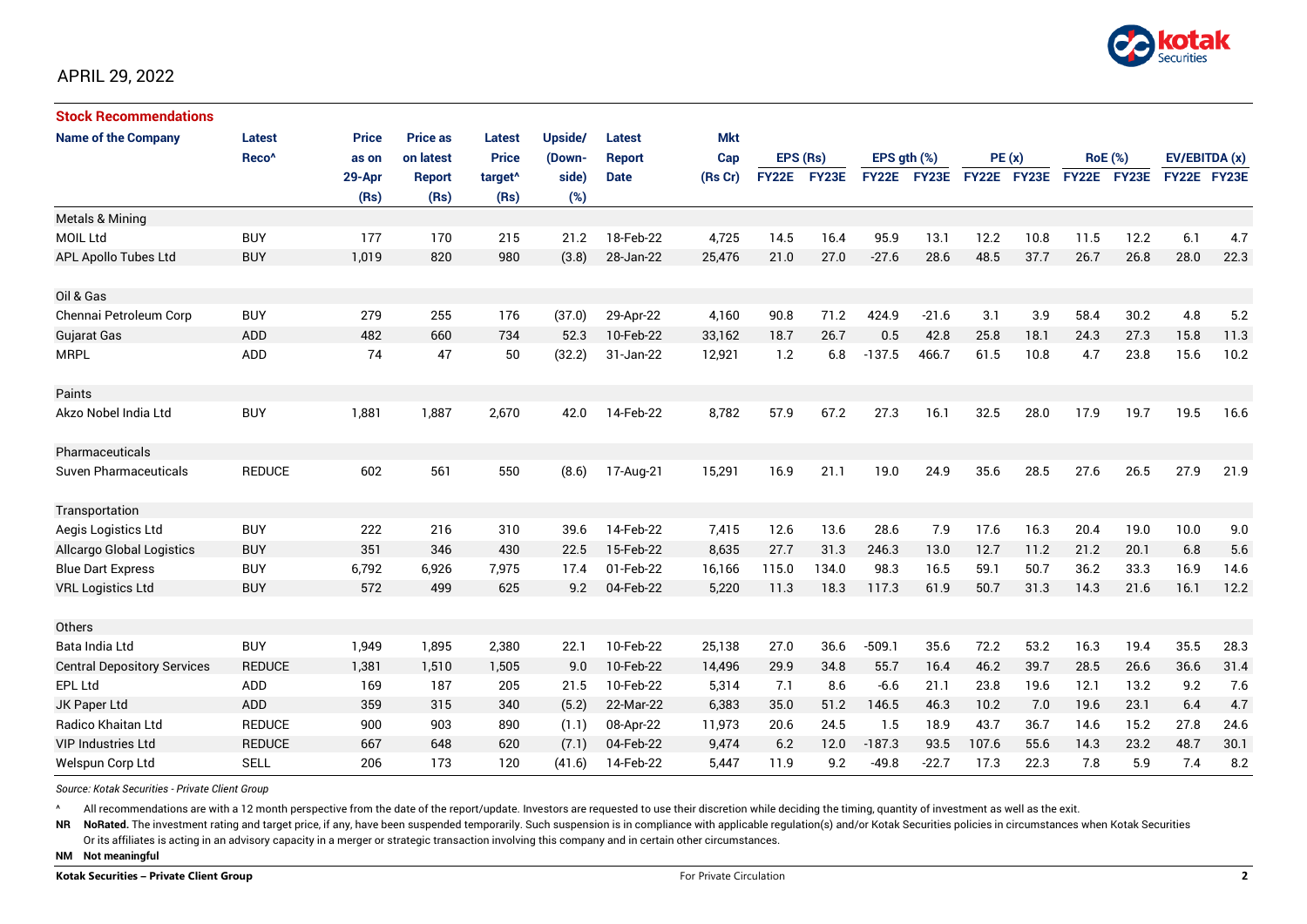

# **RATING SCALE (PRIVATE CLIENT GROUP)**

#### **Definitions of ratings**

| <b>BUY</b>       | $-$                      | We expect the stock to deliver more than 15% returns over the next 12 months                                                                                                                                                                                                                                                                                                                                                     |
|------------------|--------------------------|----------------------------------------------------------------------------------------------------------------------------------------------------------------------------------------------------------------------------------------------------------------------------------------------------------------------------------------------------------------------------------------------------------------------------------|
| <b>ADD</b>       |                          | - We expect the stock to deliver $5\%$ - 15% returns over the next 12 months                                                                                                                                                                                                                                                                                                                                                     |
| <b>REDUCE</b>    | $-$                      | We expect the stock to deliver -5% - +5% returns over the next 12 months                                                                                                                                                                                                                                                                                                                                                         |
| <b>SELL</b>      |                          | - We expect the stock to deliver $\lt$ -5% returns over the next 12 months                                                                                                                                                                                                                                                                                                                                                       |
| <b>NR</b>        | $-$                      | Not Rated. Kotak Securities is not assigning any rating or price target to the stock.                                                                                                                                                                                                                                                                                                                                            |
|                  |                          | The report has been prepared for information purposes only.                                                                                                                                                                                                                                                                                                                                                                      |
| <b>SUBSCRIBE</b> | $\overline{\phantom{0}}$ | We advise investor to subscribe to the IPO.                                                                                                                                                                                                                                                                                                                                                                                      |
| <b>RS</b>        | $-$                      | Rating Suspended. Kotak Securities has suspended the investment rating and price target for this stock, either because there is not a sufficient fundamental basis for determining, or there<br>are legal, regulatory or policy constraints around publishing, an investment rating or target. The previous investment rating and price target, if any, are no longer in effect for this stock and<br>should not be relied upon. |
| <b>NA</b>        |                          | $-$ Not Available or Not Applicable. The information is not available for display or is not applicable                                                                                                                                                                                                                                                                                                                           |
| <b>NM</b>        | $-$                      | Not Meaningful. The information is not meaningful and is therefore excluded.                                                                                                                                                                                                                                                                                                                                                     |
| <b>NOTE</b>      | $-$                      | Our target prices are with a 12-month perspective. Returns stated in the rating scale are our internal benchmark.                                                                                                                                                                                                                                                                                                                |

## **FUNDAMENTAL RESEARCH TEAM (PRIVATE CLIENT GROUP)**

| <b>Shrikant Chouhan</b>                                                                                | Arun Agarwal                                                                                                    | <b>Amit Agarwal, CFA</b>     | <b>Hemali Dhame</b>      |
|--------------------------------------------------------------------------------------------------------|-----------------------------------------------------------------------------------------------------------------|------------------------------|--------------------------|
| <b>Head of Research</b>                                                                                | Auto & Auto Ancillary                                                                                           | Transportation, Paints, FMCG | Banking & Finance        |
| shrikant.chouhan@kotak.com                                                                             | arun.agarwal@kotak.com                                                                                          | agarwal.amit@kotak.com       | Hemali.Dhame@kotak.com   |
| +91 22 6218 5408                                                                                       | +91 22 6218 6443                                                                                                | +91 22 6218 6439             | +91 22 6218 6433         |
| <b>Jatin Damania</b>                                                                                   | <b>Purvi Shah</b>                                                                                               | <b>Rini Mehta</b>            | K. Kathirvelu            |
| Metals & Mining, Midcap                                                                                | Pharmaceuticals                                                                                                 | Research Associate           | <b>Support Executive</b> |
| jatin.damania@kotak.com                                                                                | purvi.shah@kotak.com                                                                                            | rini.mehta@kotak.com         | k.kathirvelu@kotak.com   |
| +91 22 6218 6440                                                                                       | +91 22 6218 6432                                                                                                | +91 80801 97299              | +91 22 6218 6427         |
| <b>Sumit Pokharna</b><br>Oil and Gas. Information Tech<br>sumit.pokharna@kotak.com<br>+91 22 6218 6438 | Pankaj Kumar<br><b>Construction, Capital Goods &amp; Midcaps</b><br>pankajr.kumar@kotak.com<br>+91 22 6218 6434 |                              |                          |

## **TECHNICAL RESEARCH TEAM (PRIVATE CLIENT GROUP)**

| <b>Shrikant Chouhan</b>    | <b>Amol Athawale</b>    |  |
|----------------------------|-------------------------|--|
| shrikant.chouhan@kotak.com | amol.athawale@kotak.com |  |
| +91 22 6218 5408           | +91 20 6620 3350        |  |
|                            |                         |  |

#### **Sayed Haider** Research Associate [sayed.haider@kotak.com](mailto:sayed.haider@kotak.com) +91 22 62185498

## **DERIVATIVES RESEARCH TEAM (PRIVATE CLIENT GROUP)**

+91 22 6218 5497 +91 33 6615 6273

**Sahaj Agrawal Prashanth Lalu Prasenjit Biswas, CMT, CFTe** [sahaj.agrawal@kotak.com](mailto:sahaj.agrawal@kotak.com) [prashanth.lalu@kotak.com](mailto:prashanth.lalu@kotak.com) [prasenjit.biswas@kotak.com](mailto:prasenjit.biswas@kotak.com)